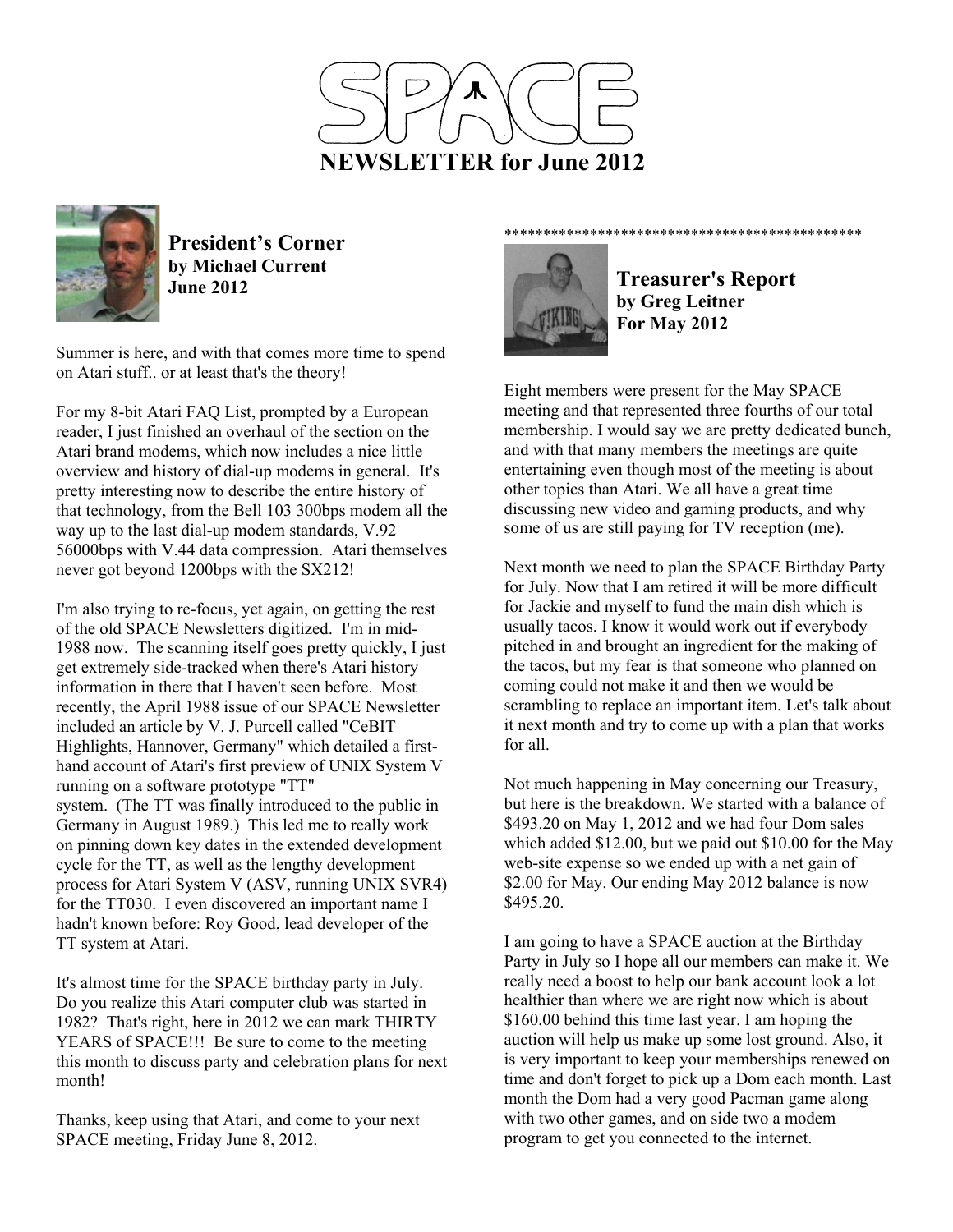See you all next month and don't forget to have some ideas ready for the SPACE 2012 Birthday Party.

\*\*\*\*\*\*\*\*\*\*\*\*\*\*\*\*\*\*\*\*\*\*\*\*\*\*\*\*\*\*\*\*\*\*\*\*\*\*\*\*\*\*\*\*\*\*



**Secretary's Report By Brian Little For May 2012** 

No minutes from the October meeting were submitted in time for this Newsletter.

\*\*\*\*\*\*\*\*\*\*\*\*\*\*\*\*\*\*\*\*\*\*\*\*\*\*\*\*\*\*\*\*\*\*\*\*\*\*\*\*\*\*\*\*

From: Michael Current [michael@mcurrent.name] Sent: Saturday, May 26, 2012 6:38 AM Subject: Pakakaka - 8k intro by No Extra

Pakakaka - 8k intro by No Extra April 30th, 2012

 No Extra continues the activity by releasing a new 8k intro for the STe.

 The intro features Tomchis first assembler code as well as original music by Tomchi and graphics by C-Rem and Heavy Stylus.

 » Download the 'Pakakaka' 8k intro http://files.dhs.nu/files\_demo/pakakaka.zip

\*\*\*\*\*\*\*\*\*\*\*\*\*\*\*\*\*\*\*\*\*\*\*\*\*\*\*\*\*\*\*\*\*\*\*\*\*\*\*\*\*\*\*\*

From: Michael Current [michael@mcurrent.name] Sent: Saturday, May 26, 2012 6:39 AM Subject: Extra Volume 3

Extra Volume 3 April 30th, 2012

 No Extra has released another compilation with lost/unknown demo screens.

 The Extra Volume 3 contain screens from Sector One and The Heavy Killers that you probably never saw before.

 » Download 'Extra Volume 3' http://files.dhs.nu/files\_demo/extra\_v3.zip

\*\*\*\*\*\*\*\*\*\*\*\*\*\*\*\*\*\*\*\*\*\*\*\*\*\*\*\*\*\*\*\*\*\*\*\*\*\*\*\*\*\*\*\*

From: Michael Current [michael@mcurrent.name] Sent: Saturday, May 26, 2012 6:39 AM Subject: Catch me if you can

Catch me if you can April 30th, 2012

 Cooper of Paradize has released a new game for the ST, STe and Falcon called 'Catch me if you can'.

 Along with the game release is a lottery with the possibility to win a good condition Falcon computer! If you register the game for only five euros, you're in the Falcon lottery competition.

Good luck!

 » More infos/video/screenshots at the official page http://www.jegagneunfalcon.fr/

\*\*\*\*\*\*\*\*\*\*\*\*\*\*\*\*\*\*\*\*\*\*\*\*\*\*\*\*\*\*\*\*\*\*\*\*\*\*\*\*\*\*\*\*

From: Michael Current [michael@mcurrent.name] Sent: Saturday, May 26, 2012 6:59 AM Subject: Atari Mobile Titles Surpass 10 Million Downloads Atari Mobile Titles Surpass 10 Million Downloads

LOS ANGELES – May 10, 2012 – Atari, one of the world's most recognizable publishers and developers of interactive entertainment, today announced that its library of mobile games has reached a new milestone exceeding 10 million downloads across iOS and Android smartphone and tablet devices in less than a year. Including hit titles Atari's® Greatest Hits, Asteroids: Gunner™ and Breakout: Boost™, the achievement reinforces Atari's continued expansion of its user base with the release of new titles based on its core intellectual property for today's leading mobile platforms. Atari further expects to announce several new games based off of its popular IP in the upcoming months.

"The positive response we are seeing from our current fan base and a new audience of mobile gamers continues to impress and inspire us," said Maria Pacheco, VP of Marketing. "Mobile is a key component of Atari's brand strategy and this milestone reinforces the passion for our catalogue of popular game titles, which includes some of the most recognized IP in the world. We look forward to continuing the release of great mobile games that everyone will recognize, and love, in the coming months<sup>"</sup>

The milestone comes on the 40th anniversary of Atari and Pong®, for which a \$100,000 Pong Indie Developer Challenge contest is currently under way. Consisting of cash prizes and rev-share publishing agreements for the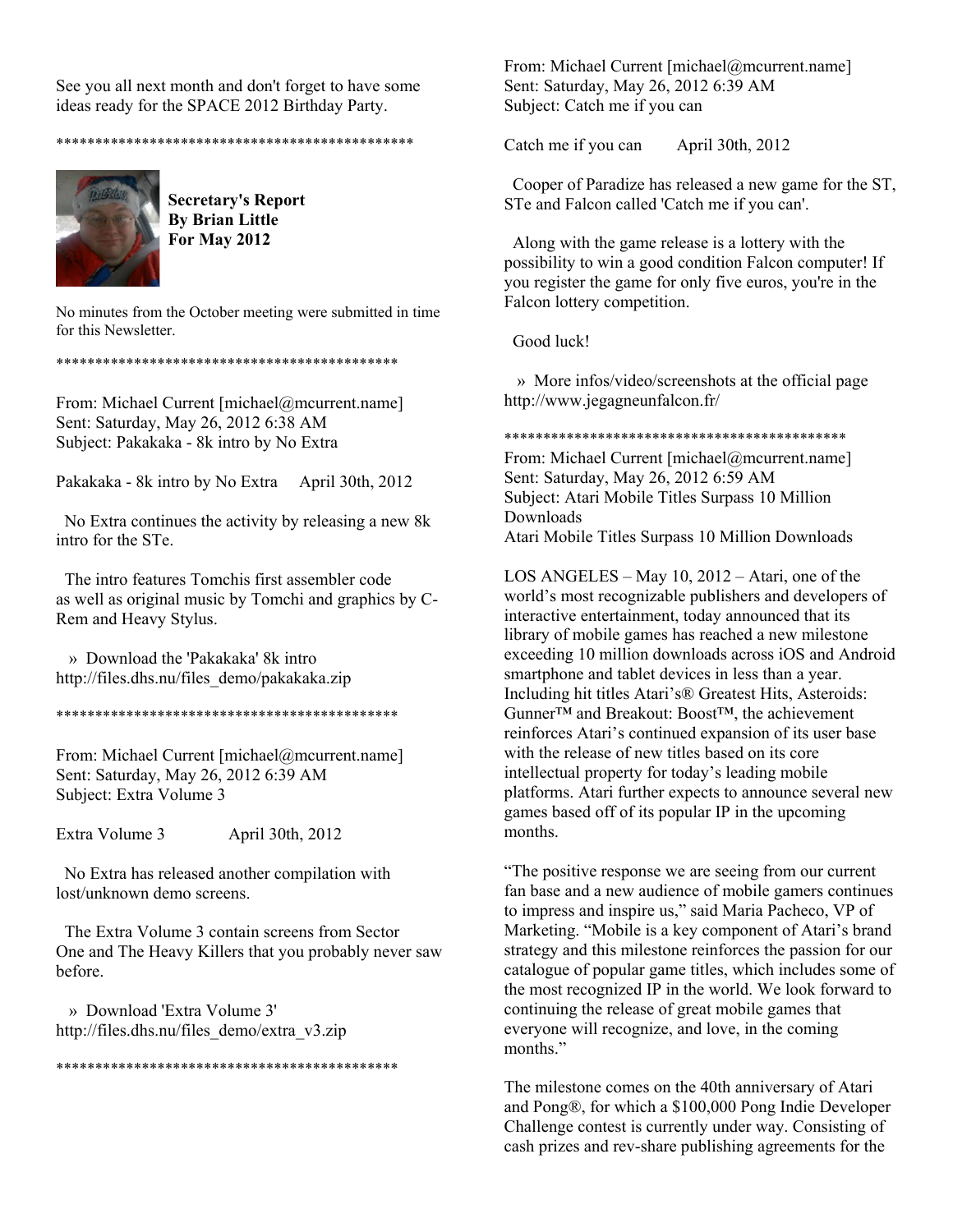top 10 finalists, developers are being called on to reimagine Pong for iOS devices. The top 20 semifinalists were recently announced on May 1st and selected from nearly 90 total submissions, all moving on to compete for recognition of their talents, and a spot on the finalist rankings to be revealed on June 19th. For more information about the Pong Indie Developer Challenge, please visit:

www.atari.com/pongdeveloperchallenge.

Atari's mobile games are currently available as free downloads on the App Store, Google Play and Amazon Appstore markets. To download Atari's Greatest Hits,Asteroids: Gunner and Breakout: Boost, visit www.atari.com.

For more information about Atari and the latest news:

- a.. Visit our website: www.atari.com
- b.. Like us on Facebook: www.facebook.com/atari
- c.. Follow us on Twitter: www.twitter.com/atari
- d.. Subscribe to our YouTube Channel: www.youtube.com/atari

## About ATARI, SA

Atari (www.atari.com) is a multi-platform, global interactive entertainment and licensing company. The original innovator of video gaming, founded in 1972, Atari owns and/or manages a portfolio of more than 200 games and franchises, including world renowned brands like Asteroids®, Centipede®, Missile Command®, Pong®, Test Drive®, Backyard Sports®, Ghostbusters®, and Rollercoaster Tycoon®. Atari capitalizes on these powerful properties by delivering compelling games online (i.e. browser, Facebook® and digital download), on smartphones and tablets and other connected devices. The Company also develops and distributes interactive entertainment for video game consoles from Microsoft, Nintendo and Sony. As a licensor, Atari extends its brand and franchises into other media, merchandising and publishing categories.

Atari has offices in Los Angeles, New York, Paris, Lyon and London.

© 2012 Atari Interactive, Inc. All rights reserved. Atari word mark and logo are trademarks owned by Atari Interactive, Inc.

\*\*\*\*\*\*\*\*\*\*\*\*\*\*\*\*\*\*\*\*\*\*\*\*\*\*\*\*\*\*\*\*\*\*\*\*\*\*\*\*\*\*\*\*

From: Michael Current [michael@mcurrent.name] Sent: Saturday, May 26, 2012 7:02 AM Subject: Circus Atari™ Swings onto the iPhone, iPad and iPod touch

Circus Atari™ Swings onto the iPhone, iPad and iPod touch

LOS ANGELES – May 17, 2012 – Atari, one of the world's most recognized publishers and developers of interactive entertainment, today announced the launch of Circus Atari™ on the App Store. In this new free-to-play puzzle platformer, players perform as a circus clown blasting out of cannons and flying through the air in a vertical climb to record heights. Based on the Atari 2600 classic, Circus Atari makes its mobile debut on iPhone, iPad and iPod touch.

In the ascent to the top of the arena, players will tilt their mobile device to guide their clown, popping balloons to launch higher while gathering power-ups and coins along the way and avoiding the many hazards and obstacles of the arena. Players can enhance their circus experience with coins, collected or purchased in-game so that players can pick up new clown characters as well as safety nets to help with performers' high-flying antics. Download the game now from the App Store at http://itunes.apple.com/us/app/id523171614.

Features include:

 a.. Completely free-to-play with the option to purchase ingame items and customizations

 b.. Avoid pitfalls, ledges and bumpers during exciting and challenging gameplay

 c.. Collect or purchase in-game coins to unlock additional content:

 d.. Unique clowns with special attributes – Convict Clown, Hippie Clown, and more

e.. Acquire safety nets to help break your fall

f.. Awesome cartoon-style graphics and animation

 g.. Pop balloons to climb higher on your journey to record heights

h.. Grab special power-ups to quickly soar through the air

 i.. Game Center and OpenFeint integration for score leaderboards and achievements

The circus is in town, so visit the virtual big tent and download Circus Atari in the App Store at: http://itunes.apple.com/us/app/id523171614

For more information about Atari games and the latest news:

a.. Visit our website: http://www.atari.com/

- b.. Like us on Facebook: www.facebook.com/atari
- c.. Follow us on Twitter: www.twitter.com/atari

d.. Subscribe to our YouTube Channel:

www.youtube.com/atari